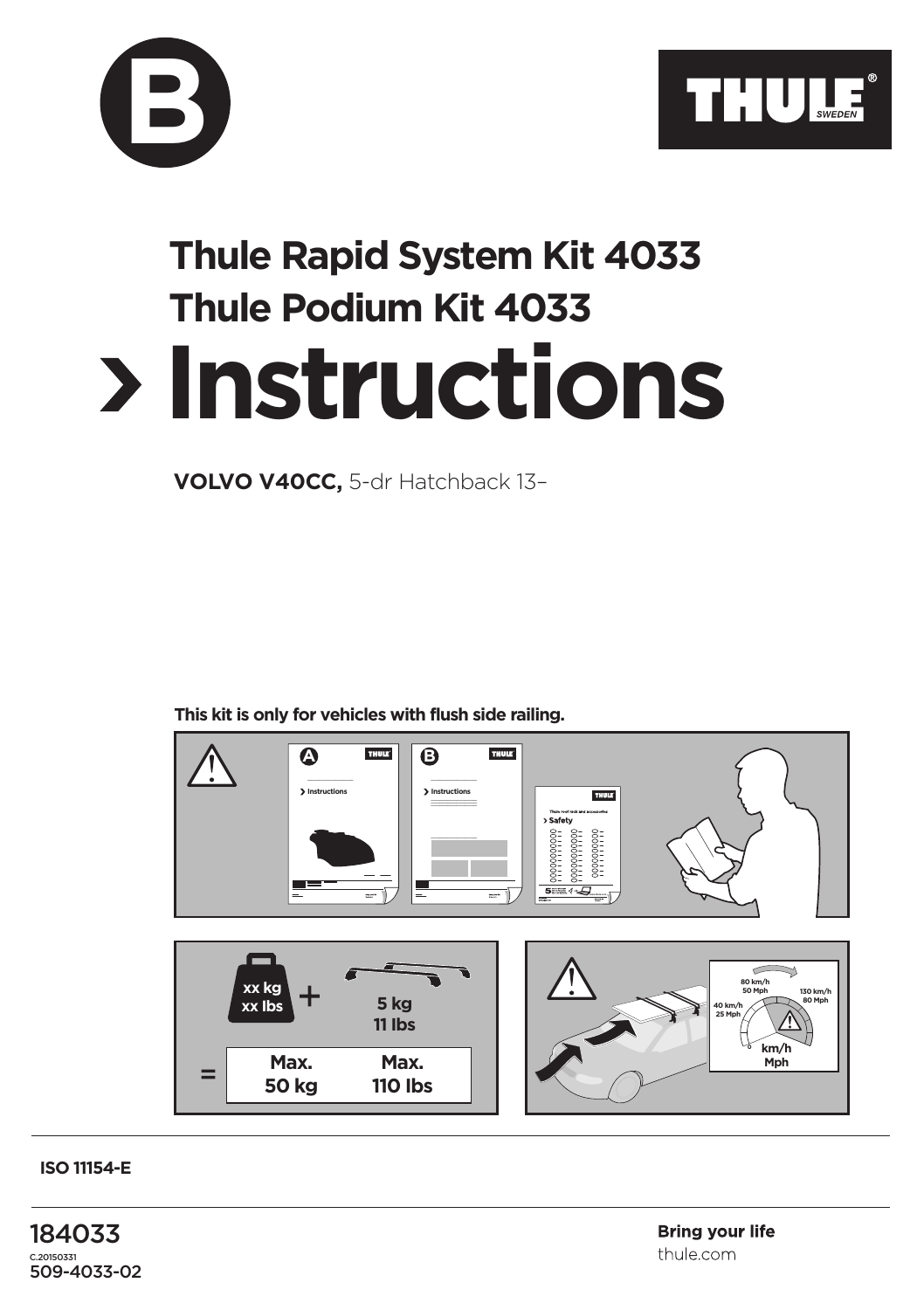







- **ET** Ainult mõni pööre
- LV Tikai daži apgriezieni
- LT. Tik keli pasukimai
- **PL** Wystarczy kilka obrotów
- **RU** Только несколько оборотов
- **UK** Лише декілька обертів
- **BG** Само няколко завъртания
- $\mathsf{cs}$ Pouze několik otáček
- **SK** Len niekoľko otáčok
- $SI$ Le nekai obratov
- **HR/BiH** Samo nekoliko okreta
- Doar câteva rotiri **RO**
- **HU** Csak néhány fordítás
- EL. Μόνο λίνες περιστροφές
- **TR** Yalnızca birkaç tur
	- **AR** بعض دورات فقط
	- רק מספר סיבובים **HE**
- **ZH** 仅几圈
- **JA**  $2 \sim 3$ 回転のみ
- KO 몇 번만 돌리면 됨
- **TH** เพียงสองสามรอบ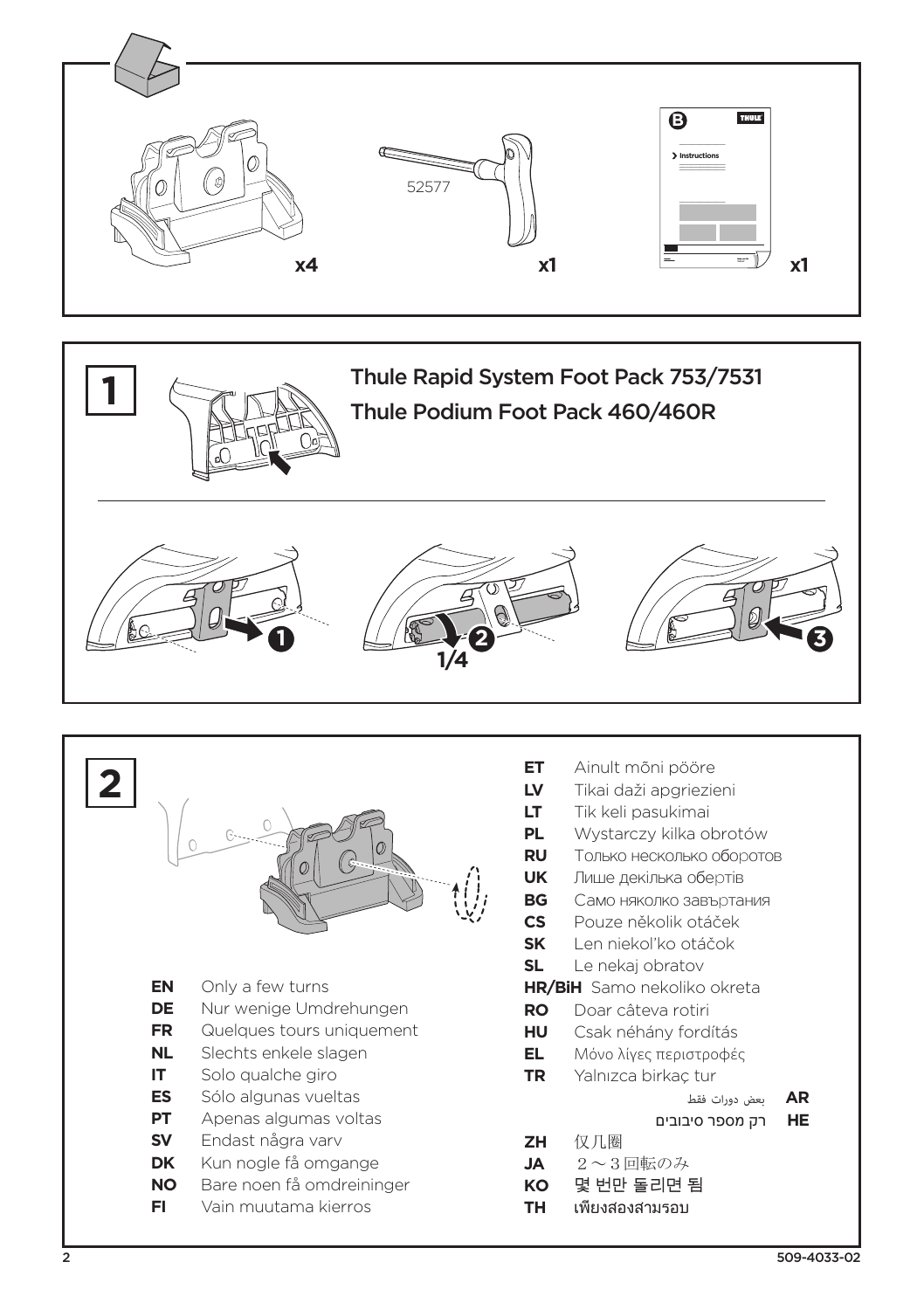